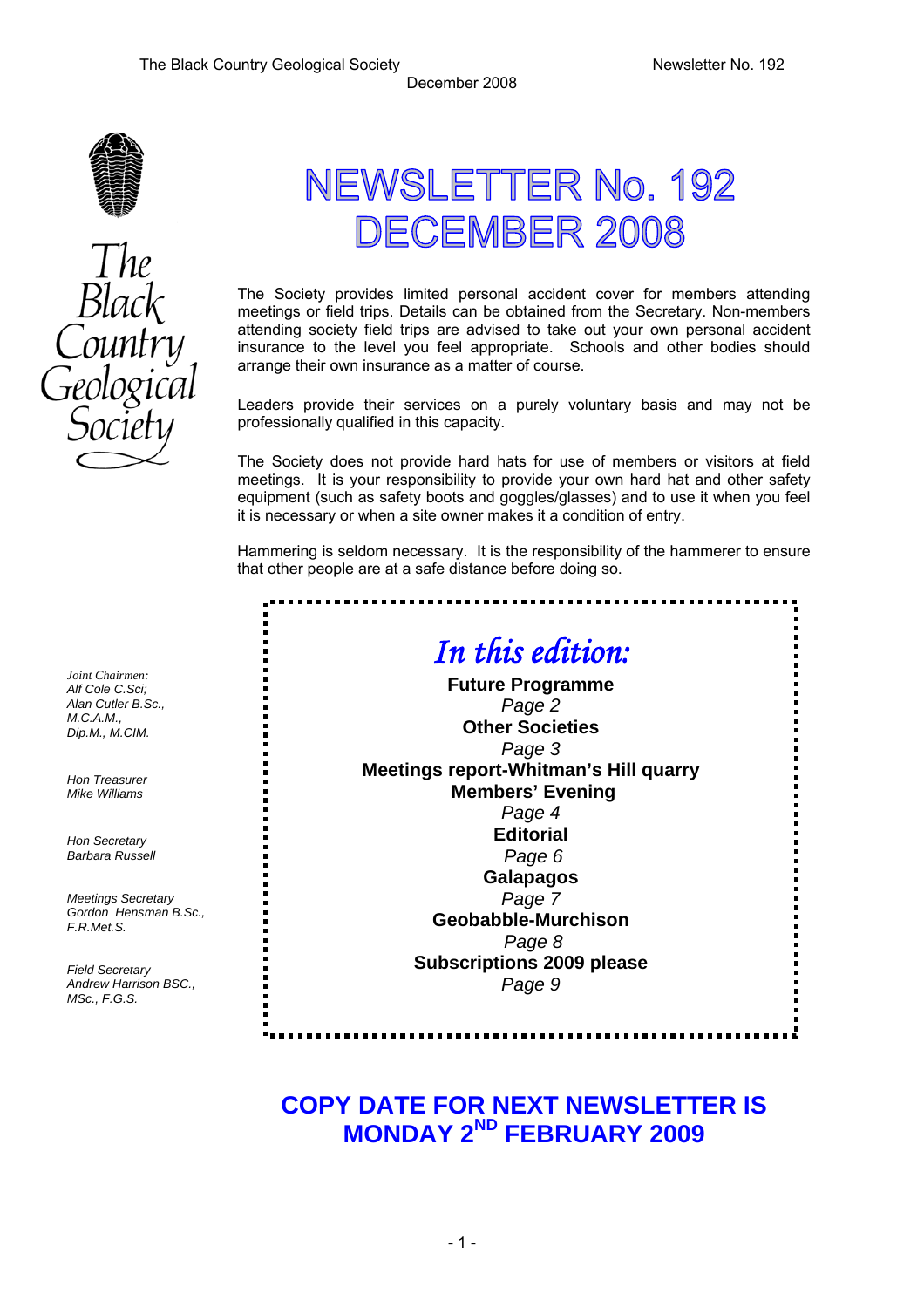## *FUTURE PROGRAMME*

#### **Lecture meetings are held at Dudley Museum and Art Gallery, St James's Road, Dudley. Phone (01384 815575) 7.30 for 8 o'clock start unless stated otherwise.**

#### . **MONDAY 26TH JANUARY 2009 (***Indoor meeting)*

#### **Joint meeting with the Geological Society: West Midlands Regional Group North Sea Oil. Speaker: Les Riley (BCGS Committee Member)**

"Bugs and Black Gold; Palaeontology and its role in hydrocarbon exploration and production examples and applications from the North Sea and Offshore Eastern Canada."

Les has extensive experience as a working geologist in the North Sea Oil Industry, and in many other parts of the world. He will bring us up to date with the latest drilling techniques, and will bring along samples of drilling cores and equipment.

#### **SATURDAY 21ST FEBRUARY 2009 (***Field meeting)*

#### **Dudley Museum and Art Gallery, Geoconservation, etc. Leader: Graham Worton**

Meet at the Museum at **10.00am.** The exact itinerary has yet to be formulated but we will be looking at the latest developments in the Museum in the morning, and later in the day we will be going out to see the problems in the Wren's Nest area. Please bring a **packed lunch and out door clothing.** 

#### **MONDAY 23rd FEBRUARY 2009 (***Indoor meeting)*

#### **Natural and Man-Made Earthquakes in the U.K. Speaker**: **Professor Peter Styles. (University of Keele).**

The Applied and Environmental Geophysics Group at Keele specialise in the application of high resolution geophysical techniques to investigate the region of the earth accessible to and accessed by human endeavour. These techniques include seismology, gravity, radar, magnetic and electrical methods and their computer modelling.

The problems include mining and past mining problems, pollution and its migration, forensic, archaeological and hydrogeological studies. Of special current interest is Clean Coal Technology for energy security and geological studies of Radwaste disposal. The areas of work include UK, Europe, Middle East, Africa and Australia. This talk will also touch on the Dudley Earthquake. The Research Group at Keele consists of 4 academic staff with several others who collaborate in using these techniques in their own research, 8 PhD's and 2 Post-Doctoral Workers

#### **MONDAY 30th MARCH 2009 (***Indoor meeting)*

#### **AGM starting at 7.45pm** followed by:

#### **GRAHAM WORTON, Keeper of Geology at Dudley Museum and ART GALLERY**

Graham will bring us up to date with what has been happening at the museum and plans for the future. He will tell us about the state of play regarding conservation and development of Dudley's important geological inheritance, such as the necessary stabilisation work on the Seven Sisters caverns, and other features which are in danger.

#### **MONDAY 27th APRIL 2009 (***Indoor meeting)*

#### **The Galapagos Islands. Speaker: Andy Harrison BCGS**

Andy, our field meetings secretary, will talk to us about his recent trip to the Galapagos Islands (Galapagos is Spanish for tortoise), which are so important in Darwin's development of his Evolution by Natural Selection. His meticulous mind was able to discern the sometimes subtle variations between birds and other animals, depending on whichever island they lived. The fructification in his mind of the data he gathered over many years, when he returned to England, eventually led to his theory - despite his reluctance to publish, largely on religious grounds.

Andrew Harrison, Gordon Hensman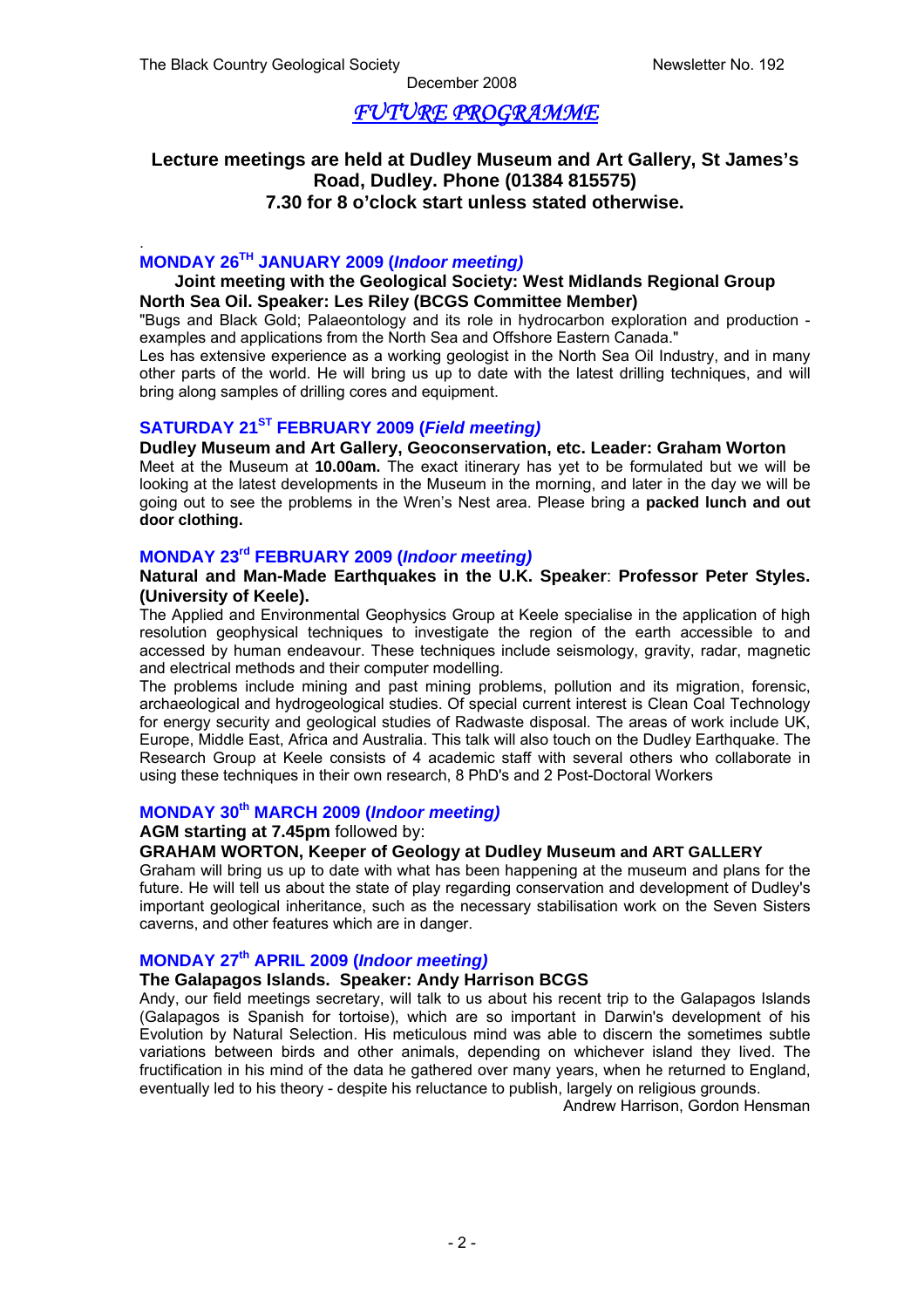## *OTHER SOCIETIES*

#### **GEOLOGICAL SOCIETY: WEST MIDLANDS REGIONAL GROUP**

#### **Programme of Evening Lectures**

Lectures to be held on the second Tuesday of each month, alternatively at Birmingham University (Dome Lecture Theatre, Geology Department) and Wolverhampton University; (Room 202, School of Applied Sciences, Wulfruna St ) at 6.30pm (\*unless otherwise stated).

#### **Monday 26th January 2009: Joint Meeting with the Black Country Geological Society**

**Monday 2nd February 2009: Joint Meeting with the Midland Geotechnical Society** Haworth Lecture Theatre, Birmingham University. 7.00pm Juilian Hughes: GIP - Slope Failures on the Severn Valley Railway

**Tuesday 10th March 2009:** Wolverhampton University , Room 202, 6.30pm Ken Addison: Wolverhampton University: Cenozoic landform evolution of the Long Mynd region.

**Tuesday 21st April 2009:** Dome Lecture Theatre, 6.30pm.Clive Barnwell: Waterman Group: Offshore Geotechnics

For further details contact the Secretary: Adrian Jones Tel: 0121746 5724 e-mail: [adrian.a.jones@uk.mwhglobal.com](mailto:adrian.a.jones@uk.mwhglobal.com)

#### **NORTH STAFFORDSHIRE GROUP OF THE GEOLOGISTS' ASSOCIATION**

**Thursday 8th January 2009** 7.30 pm **Speaker: Dr Ian Stimpson, Keele University** "*The 2004 Boxing Day Earthquake and Tsunami*"

**Thursday 5th February 2009** 7 30 pm

**Speaker: Professor David Siveter, University of Leicester**.

"*Silurian soft-bodied sensations: a unique window on the evolution of life*".

**Thursday 5th March 2009** 7:30pm **AGM and Chairman's Address "***Shark Bay to Wave Rock***".**  Some of the interesting landforms of Western Australia by Elizabeth Hallam.

For further information contact NSGGA Field Secretary **Gerald Ford,**  01630-673409 or e-mail: [g.ford@ukonline.co.uk](mailto:g.ford@ukonline.co.uk) For contact with the **Field Secretary** on the day of a field trip the mobile phone number is 07789 826807 when there is a chance that it will be switched on

#### **WEST MIDLANDS OPEN UNIVERSITY GEOLOGICAL SOCIETY**

**Saturday 31st January 2009: Day of Lectures. The Dome Lecture Theatre, University of Birmingham.** 

Dr Chris Carlon : Vice President of Anglo-American: Mining the Ocean. The Geology, Exploration and Mining of Diamonds and Gold from the Seafloor – the Final Frontier?

Dr David Bond – Leeds University The Emeishan flood basalts and their role in the late Guadalupian mass extinction

Dr James Wheeley – Birmingham University Observations on Ordovician Oceans: An overview of some recent Ordovician Research

Dr Clare Warren – The Open University Up and Down the Escalator: Continental Collision and Exhumation of Ultra-High-Pressure Rocks

Dr Fred Witham – University of Bristol Volcanic gas emissions as indicators of volcanic behaviour and hazards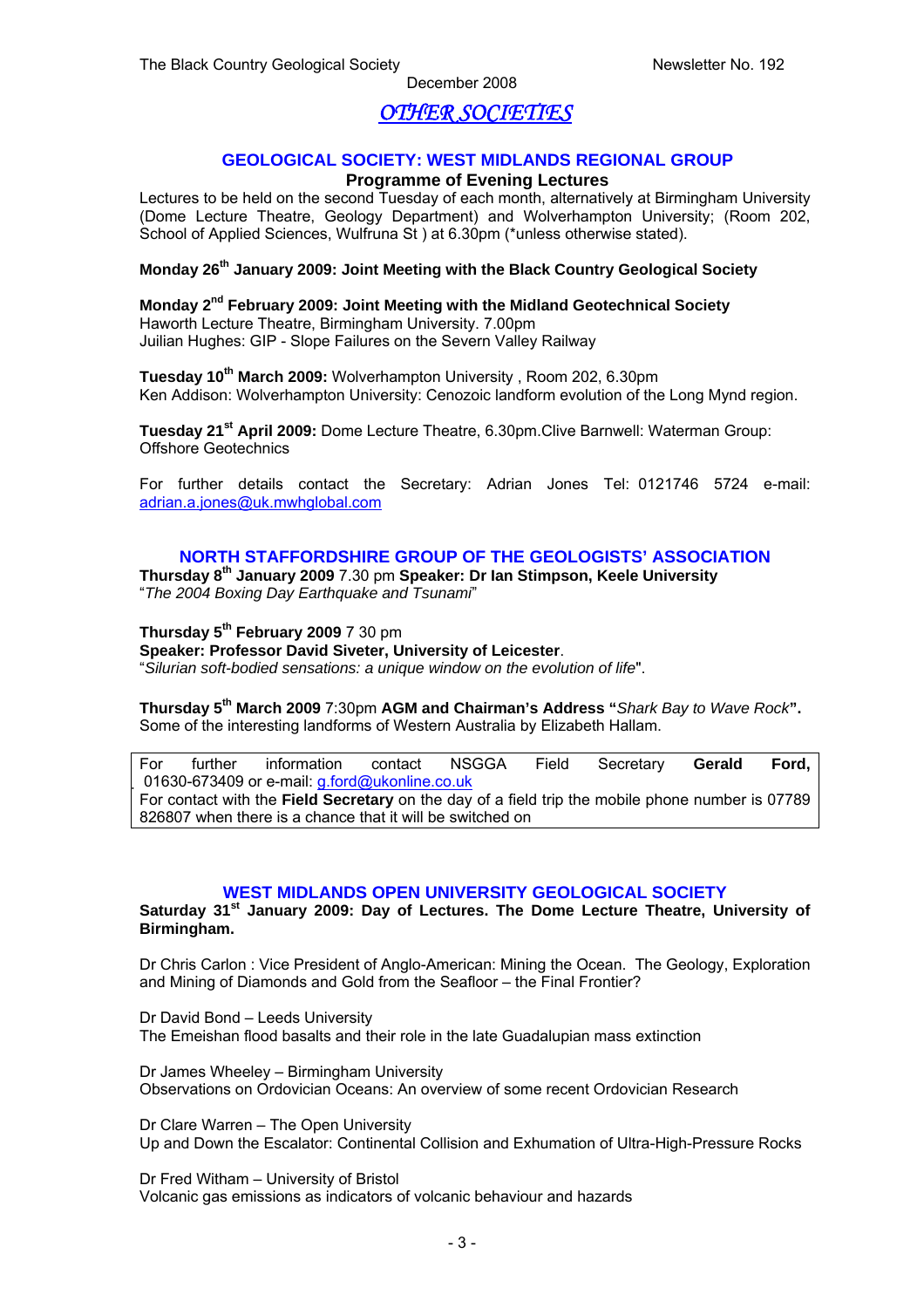The Earth Heritage Trust in Herefordshire & Worcestershire will also be attending to display and talk about the Trust's current work and projects.

There will be a nominal charge of £10 per head (£5 for members). Refreshments will be available free of charge throughout the day, however delegates will need to provide their own lunches. **Booking is essential. To book your place please contact**: Ron Whitfield – on [ronwhitfield@hotmail.com](mailto:ronwhitfield@hotmail.com) *(by Friday 16 January 2009)* 

## *MEETINGS REPORTS*

#### **SUNDAY 26TH OCTOBER 2008 (***Field meeting)*

**Return to Whitman's Hill Quarry and its Silurian Perspective. Leader: Richard Edwards (Hereford & Worcester EHT/ Woolhope Naturalist Group)** 

Following on from a very successful field visit to Whitman's Hill Quarry in October 2007 BCGS members were offered a chance to once again visit the site by the Hereford & Worcester Earth Heritage Trust. Our leader for the day was Richard Edwards, from the Woolhope Naturalist Group, who told us how he had rediscovered his interest in geology after moving to the Malverns approximately three years ago from a life of academia at the Camborne School of Mines in Cornwall.

On this visit rather than visiting only Whitman's Hill Quarry Richard spent the day showing us the Silurian succession represented to the west of the Malverns, how Whitman's Hill Quarry fits into it all and also the close relationship between the Silurian geology and the present day landscape. Throughout the day we visited four localities examining a diverse range of facies reflecting a variety of changing sedimentary environments over a period of 28 million years.

#### Locality 1 – North Quarry:

We started the day in the car park of North Quarry on the north-eastern end of the Malverns above Great Malvern. Early morning rain soon cleared and with a handful of BCGS members present we split into two cars for convenience. After a brief introduction Richard led us to a well exposed outcrop of the East Malvern Fault. This fault represents a fundamental boundary between two colliding Precambrian terrains, the Wrekin and the Charnwood, along which reactivation from northerly compressional and extensional forces as a consequence of Hercynian (Variscan) movements resulted in thrusting and extension during the Late Carboniferous. These movements also resulted in folding and faulting of the older Silurian sequences and slickenside markings on the surface of the fault plane and fault breccia provide evidence for these movements.

#### Locality 2 – Dingle Quarry

From North Quarry we drove round the northern end of the Malverns to Dingle Quarry. Outside the quarry we saw rocks belonging to the Cowleigh Park Formation, part of the Llandovery Series, comprising basal conglomerate, known as the Miss Phillips Conglomerate, which represented the youngest part of the Silurian sequence seen in the Malverns. Intensely sheared older Malvernian rocks underlie the Silurian rocks at this locality and it is debatable as to whether or not this contact is a fault, unconformity or sedimentary as suggested on the geological map by the BGS.

Looking north and westwards from this Locality Richard showed how the shape of the landscape is formed of limestone ridges (Aymestry and Wenlock Limestone) and shale valleys (Ludlow Shale and Coalbrookdale Formation) including those forming what remains of the Woolhope Dome. On a good day the Devonian Old Red Sandstone Hills of Hay Bluff and Sugar Loaf, South Wales can be seen on the far western horizon.

When the sediments forming the Cowleigh Park Formation were deposited during the late Llandovery, the area is believed to have been at the coastline of a shallow tropical sea encroaching onto a landmass formed of Malvernian rocks. Within the Dingle Quarry we saw Malvernian rocks comprising diorites intruded by pink granite and pegmatite dykes through which a dolerite sill ran at approximately 50°.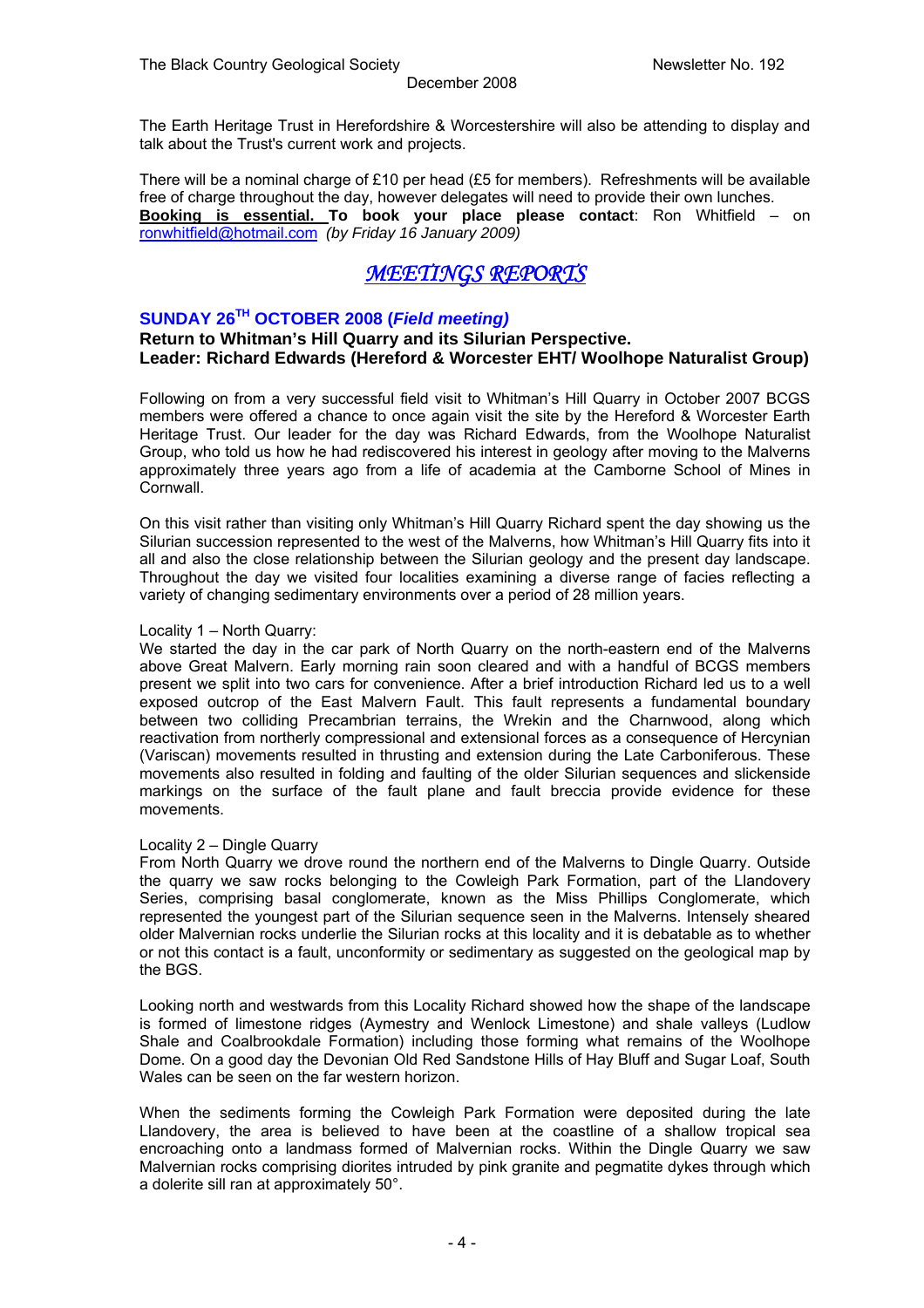#### Locality 3 – Brockhill Quarry

From the Dingle Quarry we headed south along country lanes to Brockhill Quarry, just north of Brockhill Farm. This Locality sits at the western end of the Purlieu geological trail described in the Hereford & Worcester EHT – Geology & Landscape Trail Guide for the Wyche and Purlieu. At this locality we observed the youngest Silurian sequences of the day where a transition from Lower Ludlow shales (Ludlow Series) into the Raglan Mudstone Formation (Pridoli Series) around 411 million years ago can be observed. These two formations represent a transgression from a shallow tropical marine facies to a shallow continental facies, possibly shallow brackish lagoons, where the Raglan Mudstone Formation comprises a sequence of interbedded calcareous sandstones and mudstones deposited during cyclic quiet and rough episodes. At the boundary between these two facies a horizon equivalent to the Ludlow Bone Bed occurs and the steep dip of the strata within the quarry results from Variscan movements associated with an emerging landmass to the north.

#### Locality 4 – Whitman's Hill Quarry

From Brockhill Quarry we headed back north along the country lanes to Storridge and parked in the car park of the village hall. On the way up to the quarry Richard pointed out once more the geological influence on the landscape. Here the Wenlock Limestone forms the ridges, the low ground is formed of the Coalbrookdale Formation and both formations belong to the Wenlock Series that sits stratigraphically between the Llandovery Series and Ludlow Series. Again the Wenlock Series represents deposition within a shallow tropical marine environment and in the back wall of the quarry blue horizontal bands of bentonite clay, formed from volcanic ash layers, were clearly visible within the Wenlock Limestone.

After giving us a brief historical account of the quarry and what could be seen here Richard left us to look around the quarry and once again view the boundary between the Wenlock Limestone and the Coalbrookdale Formation, to look at patch reefs and for fossils within the scree littering the quarry floor. Richard was very interested to hear comments and ideas from our members and would especially like to thank Bob Bucki who pointed out that a structure, within the Coalbrookdale Formation, previously identified as spheroidal weathering may actually be better interpreted as a soft sediment deformation structure. He has passed this information onto a structural friend who agrees with Bob's interpretation.

On this visit the resident Peregrines that keep visitors away from the quarry for most of the year round decided not to make an appearance unlike last October. By 16:00 it was time to leave and head back to the cars and the North Quarry. I would like to take the opportunity to thank Richard and the Hereford & Worcester EHT for another interesting and enlightening visit and look forward to the next one.

The next fieldtrip is being organised for mid February 2009 within the Black Country. If any members have ideas for field excursions or fancy leading a fieldtrip themselves then do please get in touch.

Andy Harrison

#### **MONDAY 1st DECEMBER 2008 (***Indoor meeting)*  **ANNUAL MEMBERS' EVENING**

This enjoyable occasion once again started with a buffet and tea and coffee arranged by our Secretary Barbara Russell, and it was some time before we were ready to start proceedings. *Sue Fairclough* had the opening spot and showed us some superb pictures of Iceland. Sue and Bob had toured the whole island and brought back some excellent images of not only the geology but also the ice and snow.

*Les Riley* gathered us around a large coloured map of the North Sea and Western Atlantic and gave us a brief history and prospects for North Sea Oil based on his work there. It was a fascinating mixture of geology, economics and politics. We were even allowed to see and sniff samples of the crude oil. It was a very attractive trailer for his full lecture to us on 26<sup>th</sup> January next.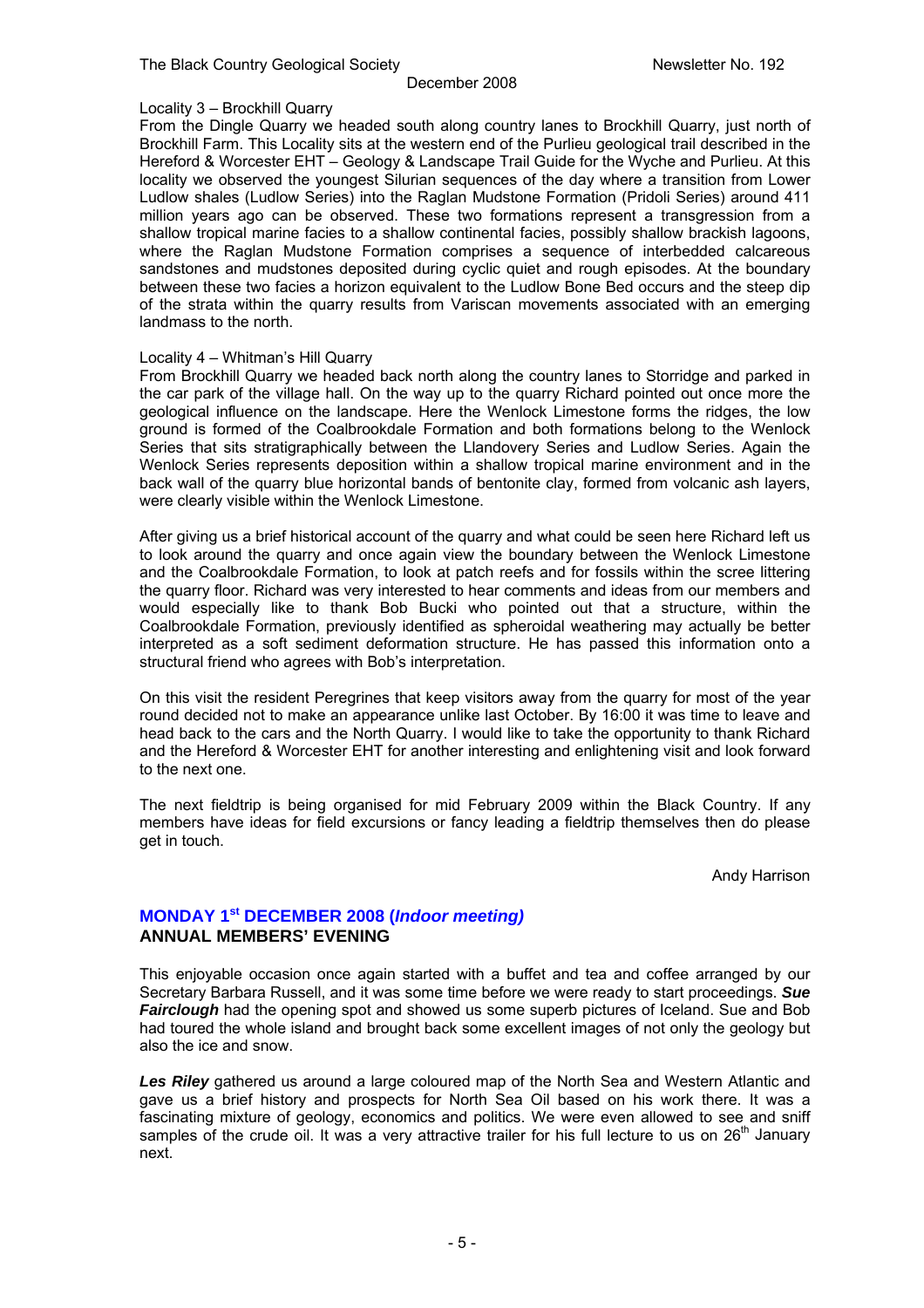#### The Black Country Geological Society Newsletter No. 192

#### December 2008

The 3rd talk was given by *Spencer Mather*. He showed us two large quartz crystals, one manmade and the other natural. He'd visited the Philips factory in Eindhoven and was shown how the crystals are made for use in electronic components. He explained how crystals have handedness and natural quartz crystals can show left and right handed structure. The man-made ones have only left handed structure



Two third year geology students from Birmingham University, *Chris Broughton* and *Ali Roberts* were to have given the next presentation on their recent field work on the island of Skye. Unfortunately, incompatible computer technology made this impossible, and their talk is to be postponed to a future meeting. Finally, Les Riley got us thinking with a very entertaining geological quiz. The winner was Andy Harrison, and

even without the Skye presentation the evening finished after 10.00pm!

The photograph shows from the left: Bob Bucki; Mike Williams; Sarah Worton and Alf Cole Bill Groves and Julie Schroder

## *EDITORIAL*

This is my last editorial as *Julie Schroder* will be taking over as editor in 2009, assisted by *Chris Broughton* and *Ali Roberts.* Regular members will know Julie I am sure, and Ali and Chris have joined relatively recently and are geology undergraduates at Birmingham University. It has always been my view that although a society such as ours can rely heavily on retired members, we are lucky in having many younger faces involved in our meetings, although perhaps not enough in the  $15 - 25$  age group.

Being an editor of any journal or newsletter is a peculiar position. Anything you write with your name at the end of it is your own opinion and not that of the society, and so you can say what you like so long as you are prepared personally to defend it. I have always believed that an editor 'edits', so that I have reserved the right to reduce, correct and format contributions to fit in the Newsletter without changing the meaning, unless instructed otherwise. But the key word here is 'contributions', without members sending in thoughts, photographs, articles etc the editors job would be a boring and easy task of producing a two page leaflet. You also need a good proof reader and over the years I must thank my co-editor Sarah Worton for doing just that. I will send the draft to her and it comes back with a message, usually "I have just adjusted a couple of things" and sometimes, "repeated paragraph on page 4" or more embarrassing "Monday May 5<sup>th</sup> is a Thursday" The final result is I believe, an attractive, colourful document, although most of this is lost on the black and white copies that are sent by post.

At the end of this edition is Julie's email address and I hope that you will keep sending your contributions to her and the Newsletter will go from strength to strength.

Bill Groves

On behalf of the society I'd like to thank Bill for all his hard work over the last few years in preparing the newsletter, such an important job. I for one have enjoyed his editorials immensely and look forward to continuing instalments of "geobabble" in the years to come!

Sarah Worton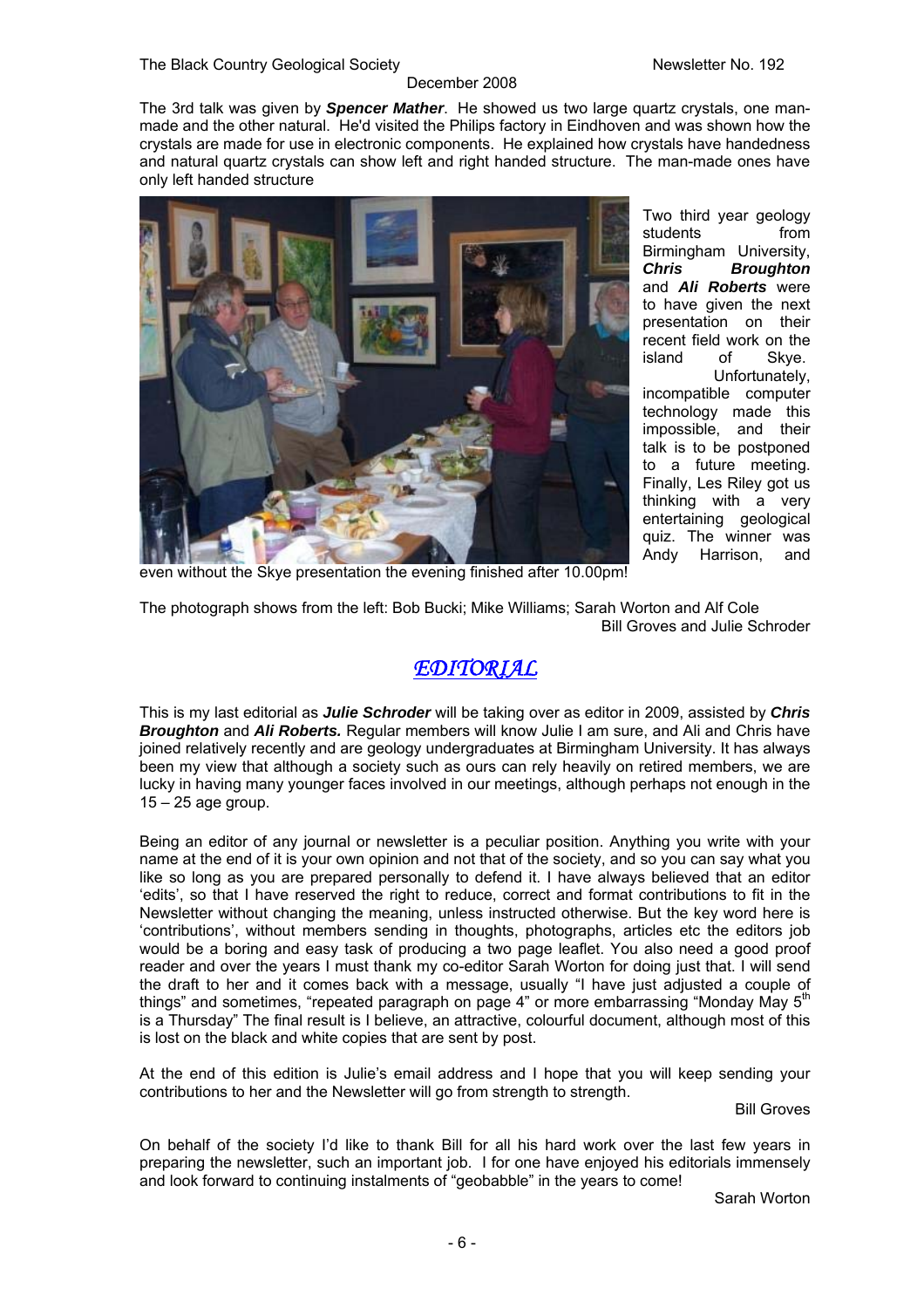## *from ANDY HARRISON*

#### **HOLIDAY TO THE GALAPAGOS ARCHIPELAGO JUNE 2008 – A GEOLOGICAL PERSPECTIVE**



The Galapagos Archipelago is located approximately 1000km west of the coast of Ecuador and is made up of 13 main islands, 6 smaller ones and over 100 islets and rocks. Together the islands cover more than  $430 \text{km}^2$  of open water and have a total land area of 7,882 $km^2$ .

The archipelago sits at the northern edge of the Nazca Plate, which as it moves eastwards is subducted beneath South America at approximately 4cm/year. At approximately 100 km north of the archipelago lies a spreading centre separating the Nazca Plate from the Cocos Plate to the north. The

spreading centre is believed to have shifted its position over time and has associated with it a 'Hot Spot' and conventional mantle plume which, currently sits beneath the Nazca plate exactly where the Galapagos Archipelago is located. Eruptions of the mantle plume have resulted in a chain of shield volcanoes the youngest of which Isla Fernandina, in the west, formed less than 700,000 years ago. To the south and east the islands become older, lower in profile and steeper sided weathered and eroded until they finally disappear beneath the waves as sea mounts. The oldest islands are Isla San Cristobal and Isla Espanola at the south eastern extremity of the archipelago.

Between 6th and 13th June 2008 I had the opportunity to visit the Archipelago on a small 8 day and 7 night cruise around 10 islands and rocky outcrops taking in the natural history of each. The cruise started and finished at Isla Santa Cruz and Baltra, at the heart of the Archipelago, and included Isla Santa Fe (Barrington), Islas Plaza (North and South Plaza), Isla Bartolome, Isla Rabida, Isla Santiago (San Salvador), Isla Seymour Norte (North Seymour), Isla Espanola (Hood) and Isla Santa Maria (Floreana).

Islas Plaza, Bartolome, Rabida and Santiago at the centre of the archipelago provided examples of the birth and dynamic nature of these islands. Ancient pillow basalts in the cliffs of the islet of South Plaza indicated a submarine origin for the islet, which was later tectonically uplifted. On Isla Bartolome examples of Phoehoe and Aa lava, lava tubes, spatter cones, extinct cinder cones and thick layers of ash deposits gave the island the appearance of a lunar landscape and provided a glimpse of its formation. From Bartolome to the east could be seen one of Isla Santiago's dominating volcanic peaks (Cerro Inn) – see photo. On one beach of Isla Santiago petrified burst gas bubbles and submerged lava tubes within Phoehoe lava flows were overlain by thinly laminated ash deposits with ripple marks and desiccation cracks indicating that this beach was once submerged and later uplifted by tectonic forces.

Islas Santa Maria and Espanola in the south parts of the Archipelago were lower lying and looked like they had been worn down with time and were generally greener than the islands further north. Occasional outcrops of columnar basalt flows hinted to the origins of the islands whilst cliffs of red and brown crumbling ash and tuff deposits undercut by the sea showed how the islands were disappearing beneath the waves. On one part of Isla Espanola steep cliffs gave way to a wave cut basalt platform at the edge of which a blow hole would occasionally release an explosive jet of sea water. Off Isla Santa Maria a disintegrating cinder cone called the 'Devils Crown' provided an excellent spot to snorkel and view marine life. Of course the Galapagos Islands are famous for assisting Charles Darwin with his theory on evolution. Stepping foot on the islands it is easy to see why since most of the animal species vary from island to island. In part this is because of the geological processes going on that provide isolated habitats for the species present. Those animals that can swim or fly from island to island show little variation and some choose to live on one particular island and not others. But what about those animals that can only walk and cannot swim? It is believed that during the last Ice Age reduced sea levels allowed for land bridges between the islands over which the animals could travel. Once sea levels rose again the animals became trapped and evolution stepped in to produce new species endemic to each island.

Andy Harrison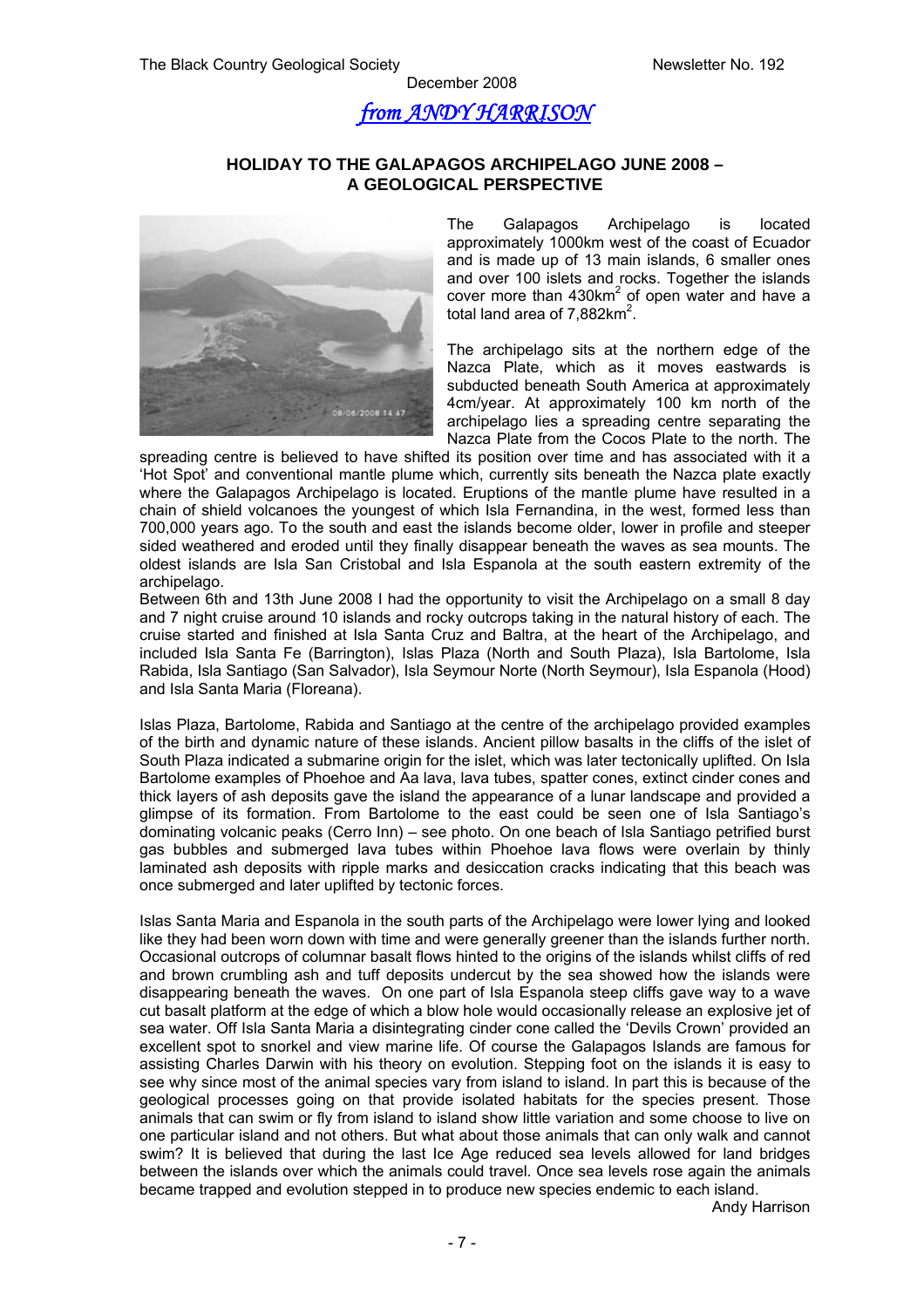## *GEOBABBLE*

I was looking through some old copies of 'The Illustrated London News' as you do – well it was that or the Daily Mail! In the edition for March 10<sup>th</sup> 1866 I came across this picture of Sir Roderick Murchison. He was 74 years old and the accompanying article was celebrating him being made a Baronet, having been knighted 20 years earlier. It described his early life; he fought in the



Peninsular War at the age of 15 and was advised by Sir Humphrey Davy to study science.

In 1831 *'he undertook a systematic examination of the older sedimentary deposits in England and Wales. After five or six years' of labour he succeeded in establishing what he calls "The Silurian System"' 'He found a series of fossiliferous primary strata indicating successive oceanic deposits'* The article goes on to describe his travels to Norway, Sweden, Russia, Poland and Australia to look at rocks, and lists his many titles, awards, papers and memoirs.

The language used is modern and with no hint of simplification, it assumes that the reader is familiar with the terms 'fossiliferous primary strata' and 'successive oceanic deposits'. However, the picture is intriguing and at the end of the piece is: *Our portrait of Sir Roderick is engraved from an excellent photograph by Messrs John and Charles Watkins of Parliament Street.* These photographers took many famous portraits of famous Victorians; Dickens, Charles Darwin and Richard Owen amongst them. You can still buy posters of these pictures, just 'Google' John and Charles Watkins.

By the way, the autograph that appeared in October's *GEOBABBLE* was that of Sir Roderick.

Bill Groves

## *PLEASE CONTRIBUTE*

We rely on all members to make the content of the Newsletter more interesting. In order to include material in the February Newsletter, and please send it to Julie Schroder by *Monday 2nd February 2009* 

*PLEASE SEND MATERIAL FOR THE NEXT NEWSLETTER* 

*to* 

*julieschroder@blueyonder.co.uk* 

## **Why not have a look at our excellent website at:**

**[www.bcgs.info](http://www.bcgs.info/)**